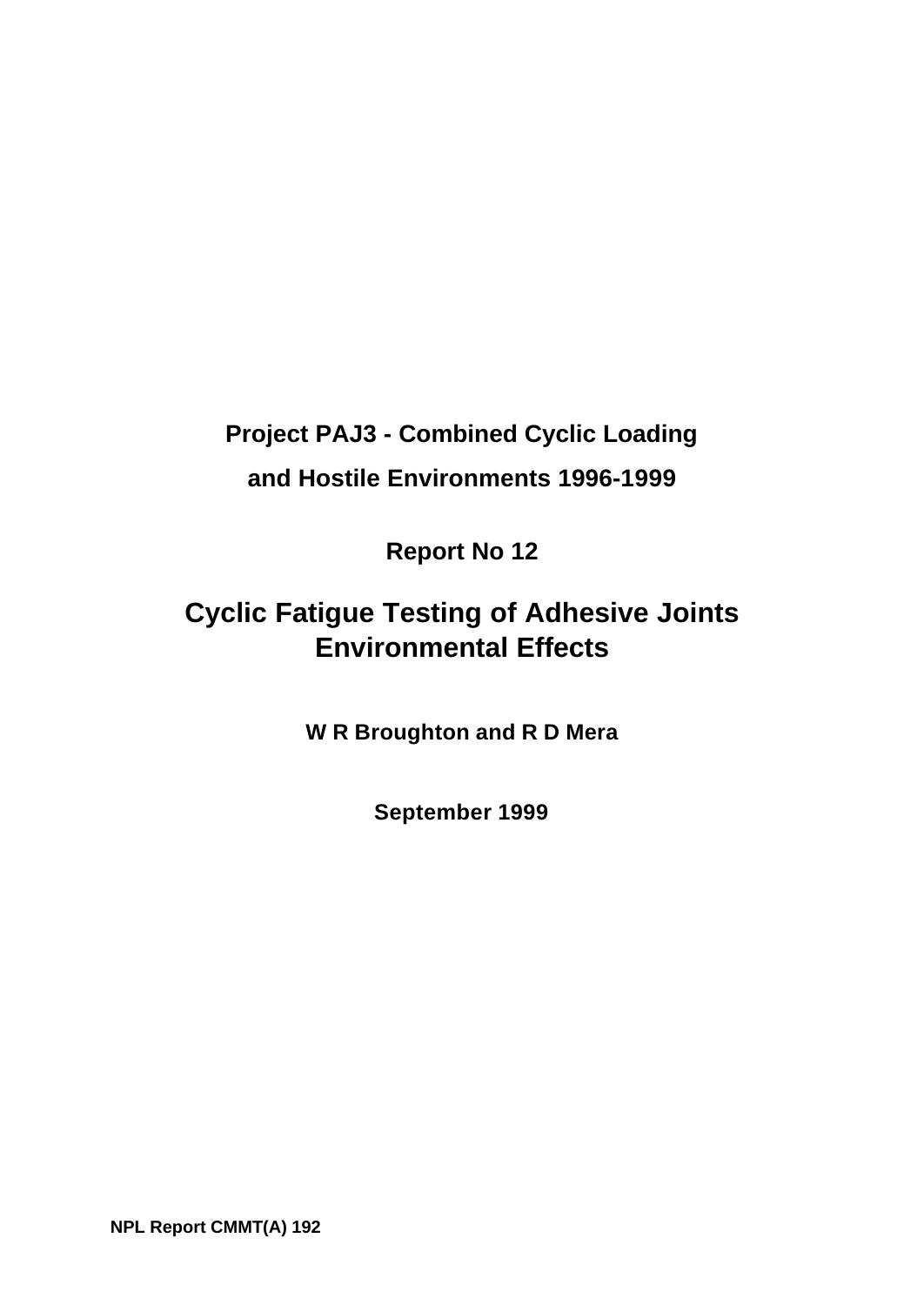## **Cyclic Fatigue Testing of Adhesive Joints Environmental Effects**

#### **W R Broughton and R D Mera Centre for Materials Measurement & Technology National Physical Laboratory Teddington Middlesex TW11 0LW, UK**

#### **ABSTRACT**

This report examines the combined effect of cyclic loading and environment (i.e. elevated temperature and heat/humidity) on the residual strength of adhesively bonded joints. Double-lap shear, tapered-strap and scarf joint configurations are considered. Residual strength/endurance limit data generated within the programme and obtained from industry have been assessed to determine any synergistic effects that may occur between cyclic loading and environmental agents (i.e. temperature and moisture).

Test data, supplied to the programme by Aerospatiale (courtesy of British Aerospace, Sowerby), from the ABHTA "*Adhesives Bonding for High Temperature Applications*" Brite-Euram Project BE-5104 have been analysed to determine the endurance limit of hot/wet conditioned double-lap joints. This work involved the combined effect of cyclic loading and temperature of moisture pre-conditioned bonded composite and metallic joints bonded with either epoxy FM 350NA or bismaleimide HP655 adhesives. A systematic approach can be used to determine intermediate residual strength or endurance limits, and to estimate knock-down factors for the individual actions or the combined effects of the degrading agents.

The work conducted on tapered-strap and scarf joints attempts to quantify knock-down (or correction) factors for the individual and combined actions of cyclic loading and hot/wet conditioning on joint strength. The results demonstrate that the complexity of determining design parameters to account for the combined effect of two or more degrading factors and there is a need to generate full **S-N** curves for design purposes rather than rely on a specific set of conditions to represent worst case scenarios.

The report was prepared as part of the research undertaken at NPL for the Department of Trade and Industry funded project on "Performance of Adhesive Joints - Combined Loading and Hostile Environments".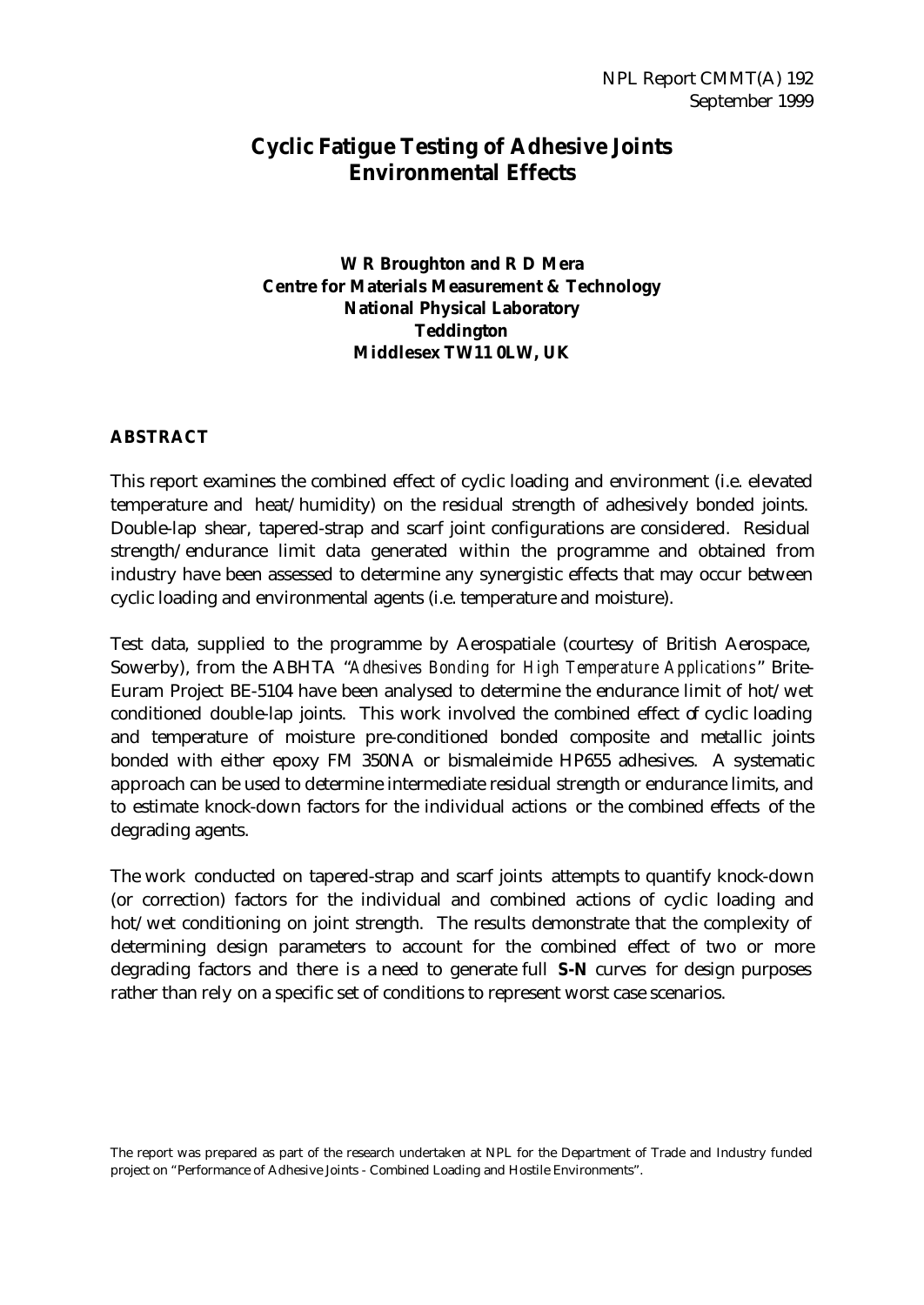Crown copyright 1999 Reproduced by permission of the Controller of HMSO

ISSN 1361 - 4061

National Physical Laboratory Teddington, Middlesex, UK, TW11 0LW

Extracts from this report may be reproduced provided the source is acknowledged and the extract is not taken out of context.

Approved on behalf of Managing Director, NPL, by Dr C Lea, Head of Centre for Materials Measurement and Technology.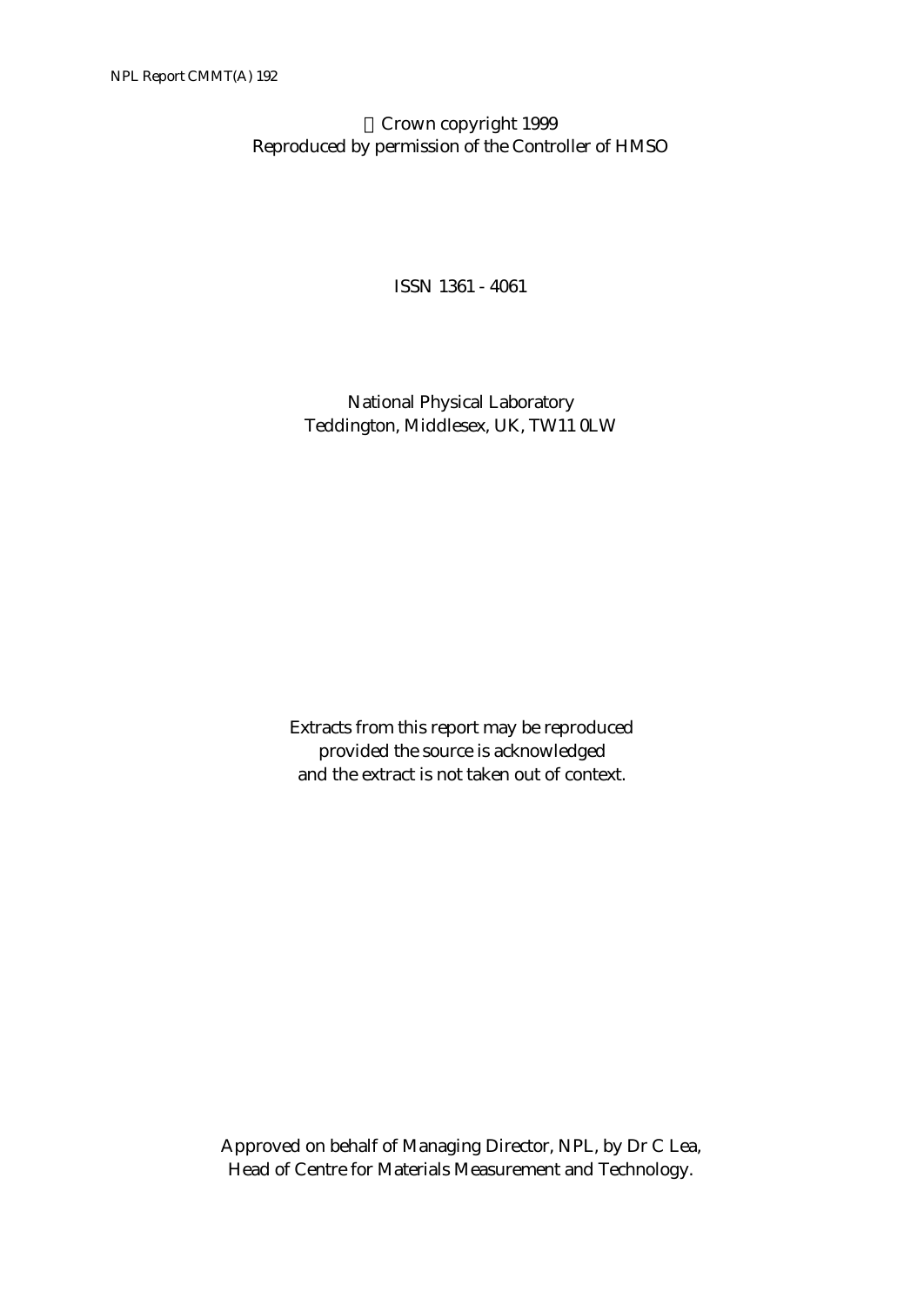## **CONTENTS**

| 1                |     |  |  |  |  |
|------------------|-----|--|--|--|--|
| $\boldsymbol{2}$ |     |  |  |  |  |
|                  | 2.1 |  |  |  |  |
|                  | 2.2 |  |  |  |  |
|                  | 2.3 |  |  |  |  |
|                  | 2.4 |  |  |  |  |
| 3                |     |  |  |  |  |
|                  | 3.1 |  |  |  |  |
|                  | 3.2 |  |  |  |  |
|                  | 3.3 |  |  |  |  |
| 4                |     |  |  |  |  |
|                  | 4.1 |  |  |  |  |
|                  | 4.2 |  |  |  |  |
| $5\overline{ }$  |     |  |  |  |  |
|                  |     |  |  |  |  |
|                  |     |  |  |  |  |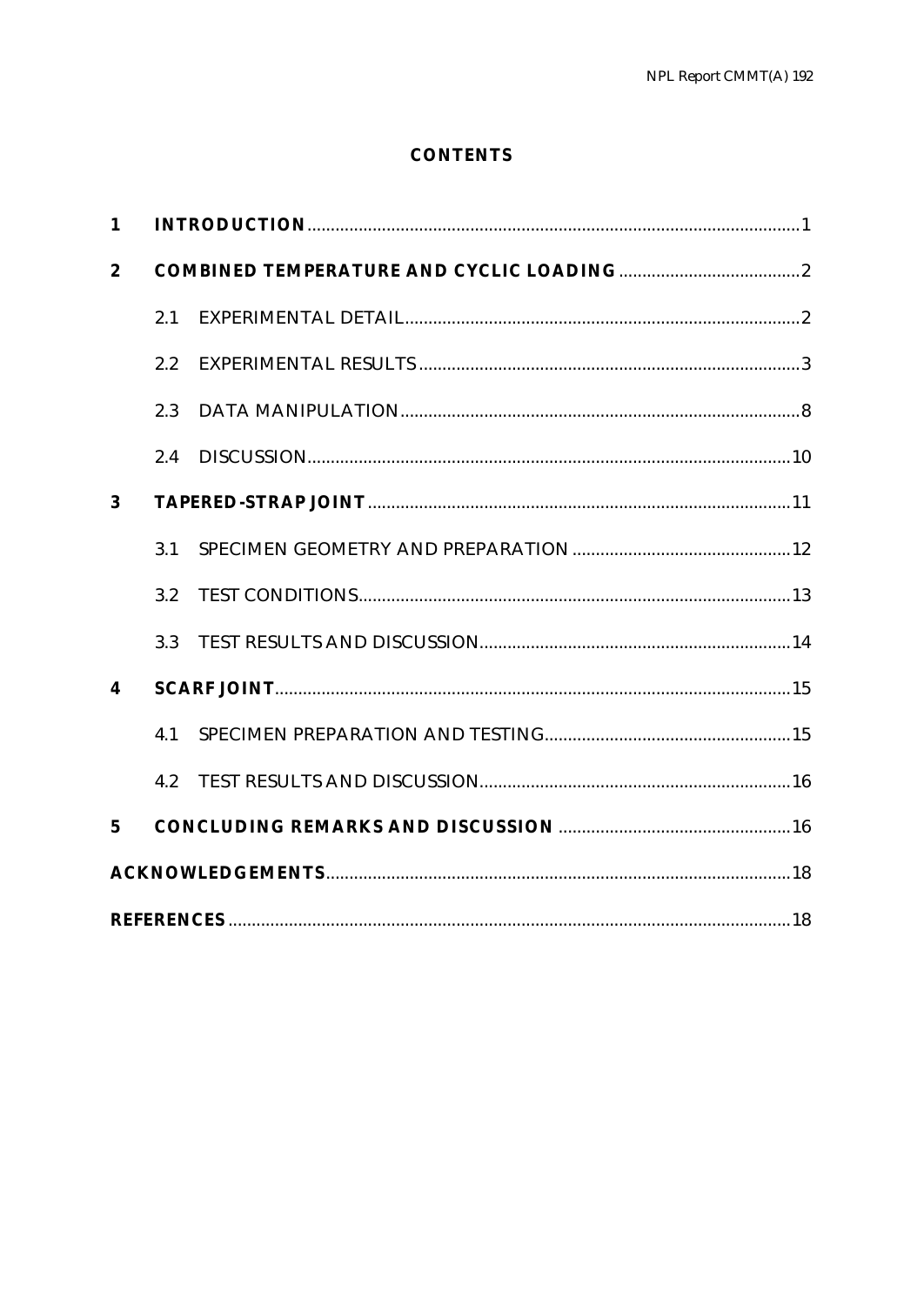#### **1. INTRODUCTION**

Adhesive joints are expected to retain a significant proportion of their load bearing capacity for the entire duration of the service life of the bonded structure. However, service conditions can often involve exposure to combinations of static or cyclic fatigue load and hostile environments. Fatigue damage can be particularly harmful to the structural integrity of bonded joints, shortening the life expectancy of bonded joints by considerable margins, and is known to occur at relatively low stress levels, particularly in the presence of hostile environments.

Designing of adhesive joints for real-life conditions has always proved problematic due to numerous factors that need to be considered:

- Environmental conditions (temperature, humidity)
- Magnitude, nature and frequency of applied loads
- Adhesive and adherend properties
- Joint geometry

Being able to determine reliable knock-down factors to account for the individual effects and interactions of key degrading agents, such as elevated temperature, exposure to hot/wet environments and cyclic loading, would bolster confidence in the use of adhesive technology in aggressive environments.

This report examines general principles that could be used to assess the degree and rate of material degradation due to prolonged exposure to combinations of cyclic stress, elevated temperature and moisture attack. The approach adopted is universal, applying equally to the determination of residual strength or endurance limits. The data examined in this report has either been generated within the programme or obtained from an industrial source.

Durability data, supplied from the ABHTA "*Adhesives Bonding for High Temperature Applications*" Brite-Euram Project BE-5104, have been analysed to determine the endurance limit of hot/wet conditioned double-lap joints. The industrial data supplied by Aerospatiale (courtesy of British Aerospace, Sowerby) is propriety and it is therefore not possible to provide detailed information on surface treatments and processing variables. However, the data is sufficient to demonstrate test data manipulation for life assessment. The half-life strength has been determined as a function of test temperature for both dry and hot/wet conditioned composite and titanium alloy joints.

The research discussed in this report forms part of the Engineering Industries Directorate of the United Kingdom Department of Trade and Industry project on "Performance of Adhesive Joints - Combined Cyclic Loading and Hostile Environments", which aims to develop and validate test methods and environmental conditioning procedures that can be used to measure parameters required for long-term performance predictions. This project is one of three technical projects forming the programme on "Performance of Adhesive Joints - A Programme in Support of Test Methods".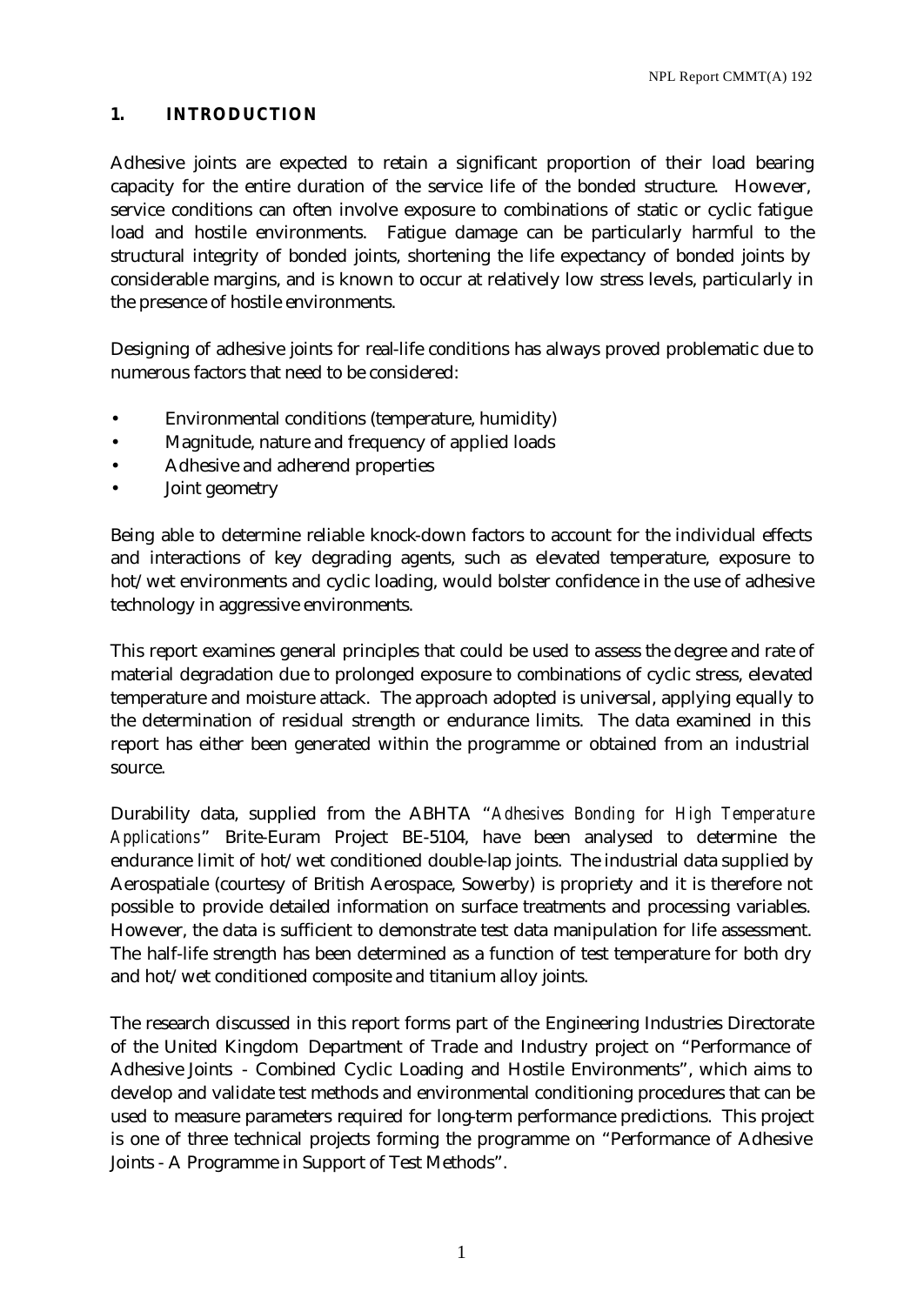#### **Throughout this report, statements of particular importance or relevance are highlighted in bold type**.

#### **2. COMBINED TEMPERATURE AND CYCLIC LOADING**

This section presents the results of tensile fatigue tests conducted on double-lap joint specimens, examining the fatigue life (i.e. applied stress, **S**, against number, **Nf**, of cycles to failure) of hot/wet pre-conditioned adhesive joints to cyclic loading under a wide range of temperatures. Test data was supplied to the programme by Aerospatiale (courtesy of British Aerospace, Sowerby), from the ABHTA "*Adhesives Bonding for High Temperature Applications*" Brite-Euram Project BE-5104. Fatigue data was generated using the doublelap shear test configuration shown in Figure 1. The rapid shear fatigue test was used in the Brite-Euram project to define an endurance limit, which is a relationship between stress and mean service life of the bonded joint.

#### 2.1 EXPERIMENTAL DETAIL

Both carbon fibre-reinforced composite and titanium adherend joints were tested at subzero, ambient and elevated temperatures. The results from tests conducted on two adhesive systems (epoxy FM 350NA and bismaleimide HP655) are considered in this section. Test data was extracted directly from histogram plots and fatigue curves. It was not possible to obtain the raw data for the fatigue tests.



Figure 1 Schematic of fatigue specimen.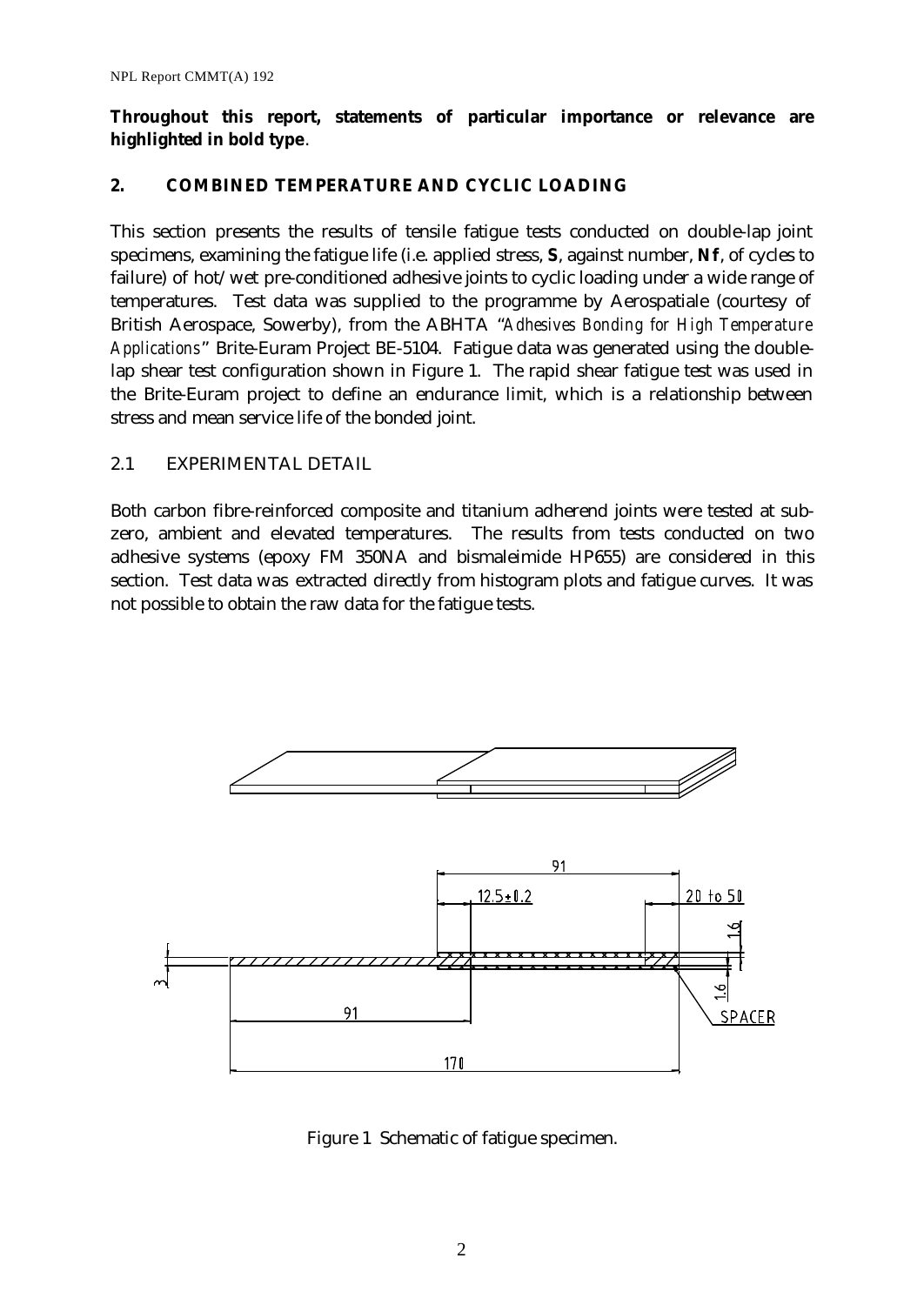The fatigue testing was carried out according to Aerospatiale Inspection General Instruction IGC 04.26.390A, using a sinusoidal tension-tension cyclic loading (2 mm/min) with loads between 39% and 54 % of the failure stress being applied, with 12 specimens needed per curve. There was no evidence of the test frequency having an effect on the endurance limit over the range 1 to 10 Hz. The number of test specimens in the test matrix were reduced using Taguchi methods.

The two adherends considered in the test programme are given below.

- Ti-6Al-4V (titanium) alloy; and
- F6552/T650-35 carbon fibre-reinforced bismaleimide composite.

The bonded joints were pre-conditioned at 70  $^{\circ}$ C and 95% relative humidity (RH) for 750 hours followed by fatigue testing at -55 °C, 20 °C (or 37.5 °C) and 130 °C. Static shear strength values for the double-lap shear joints are shown in Table 1.

### **Table 1 Static Shear Test Values (MPa) at 20 <sup>o</sup>C**

| <b>Adherend</b> | <b>FM 350NA</b> | <b>HP655</b> |
|-----------------|-----------------|--------------|
| Titanium        | 54.0            | 33           |
| Composite       | 19.6            | 20           |

The glass-transition temperature **Tg** for FM 350NA and HP655 is 183 <sup>o</sup>C and 231 <sup>o</sup>C, respectively. Dynamic mechanical thermal analysis (DMTA) measurements on hot/wet conditioned FM 350NA adhesive indicated a small reduction in **Tg** of approximately 6  $^{\circ}$ C for a moisture uptake of 1.54 wt%. Specimens were conditioned for 168 hours at 70  $^{\circ}$ C and 85% RH. The water diffusion coefficient for FM 350NA is relatively low, 4.8 x 10-13  $\rm m^2s$ <sup>-1</sup>at 70 °C.

#### 2.2 EXPERIMENTAL RESULTS

The fatigue stress failure forecast for dry and hot/wet conditioned adhesive joints are presented in Tables 2 to 5. **S-N** curves for unconditioned and hot/wet conditioned titanium/FM 350 NA and titanium/HP655 joints are shown in Figures 2 to 5.

|  |  |  |  |  | <b>Table 2 Stress Failure Forecast for Titanium/FM 350 NA</b> |  |  |  |
|--|--|--|--|--|---------------------------------------------------------------|--|--|--|
|--|--|--|--|--|---------------------------------------------------------------|--|--|--|

| <b>Temperature</b> | <b>Number of Cycles</b> |      |      |  |
|--------------------|-------------------------|------|------|--|
|                    | $5 \times 10^3$         | 105  | 107  |  |
| $-55$ °C/218 K     |                         |      |      |  |
| dry                | 38.0                    | 25.7 | 21.0 |  |
| wet                | 32.6                    | 22.7 | 18.0 |  |
| 37.5 °C/293 K      |                         |      |      |  |
| dry                | 28.2                    | 21.6 | 18.4 |  |
| wet                | 23.5                    | 18.0 | 15.5 |  |
| 130 °C/403 K       |                         |      |      |  |
| dry                | 19.5                    | 16.3 | 16.1 |  |
| wet                | 14.1                    | 13.1 | 12.4 |  |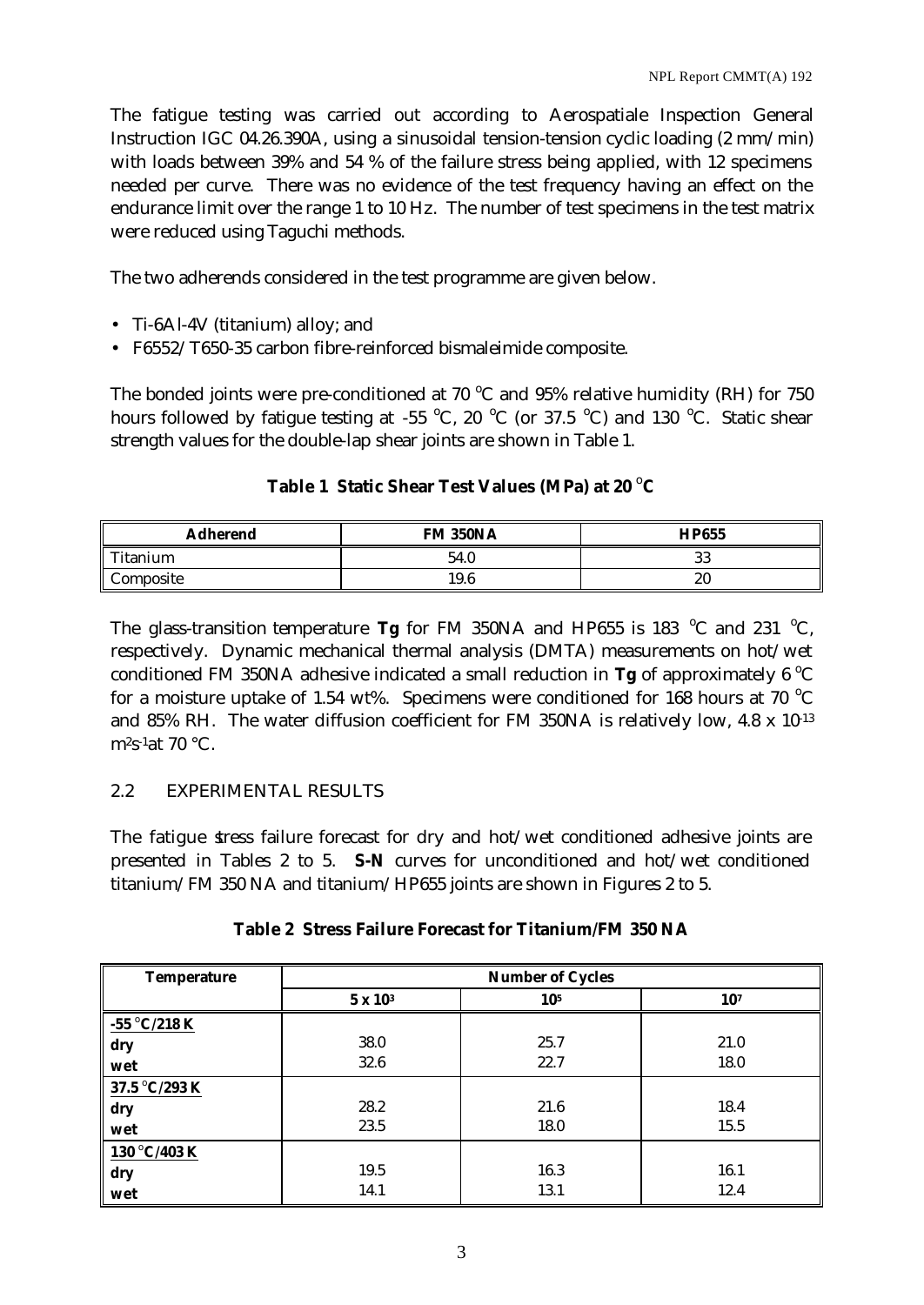| <b>Temperature</b> | <b>Number of Cycles</b> |      |      |  |
|--------------------|-------------------------|------|------|--|
|                    | $5 \times 10^3$         | 105  | 106  |  |
| $-55$ °C/218 K     |                         |      |      |  |
| dry                | 13.7                    | 11.3 | 10.6 |  |
| wet                | 11.6                    | 10.0 | 8.9  |  |
| 20 °C/293 K        |                         |      |      |  |
| dry                | 13.1                    | 9.6  | 8.2  |  |
| wet                | 8.8                     | 7.2  | 6.7  |  |
| 130 °C/403 K       |                         |      |      |  |
| dry                | 7.3                     | 5.3  | 4.6  |  |
| wet                | 5.3                     | 4.4  | 4.1  |  |

## **Table 3 Stress Failure Forecast for Composite/FM 350 NA**

## **Table 4 Stress Failure Forecast for Titanium/HP655**

| <b>Temperature</b> | <b>Number of Cycles</b> |      |      |  |
|--------------------|-------------------------|------|------|--|
|                    | $5 \times 10^3$         | 105  | 107  |  |
| $-55 °C/218 K$     |                         |      |      |  |
| dry                | 21.6                    | 14.9 | 10.6 |  |
| wet                | 15.7                    | 11.5 | 6.9  |  |
| 37.5 °C/293 K      |                         |      |      |  |
| dry                | 19.8                    | 15.3 | 12.4 |  |
| wet                | 14.4                    | 12.4 | 11.0 |  |
| 130 °C/403 K       |                         |      |      |  |
| dry                | 17.6                    | 16.1 | 15.7 |  |
| wet                | 12.2                    | 12.5 | 12.2 |  |

## **Table 5 Stress Failure Forecast for Composite/HP655**

| <b>Temperature</b> | <b>Number of Cycles</b> |      |      |  |
|--------------------|-------------------------|------|------|--|
|                    | $5 \times 10^3$         | 105  | 106  |  |
| $-55 °C/218 K$     |                         |      |      |  |
| dry                | 15.4                    | 13.5 | 12.5 |  |
| wet                | 13.0                    | 12.2 | 11.9 |  |
| 20 °C/293 K        |                         |      |      |  |
| dry                | 14.9                    | 11.6 | 10.5 |  |
| wet                | 12.9                    | 9.4  | 7.5  |  |
| 130 °C/403 K       |                         |      |      |  |
| dry                | 14.4                    | 9.7  | 8.5  |  |
| wet                | 11.9                    | 8.2  | 6.6  |  |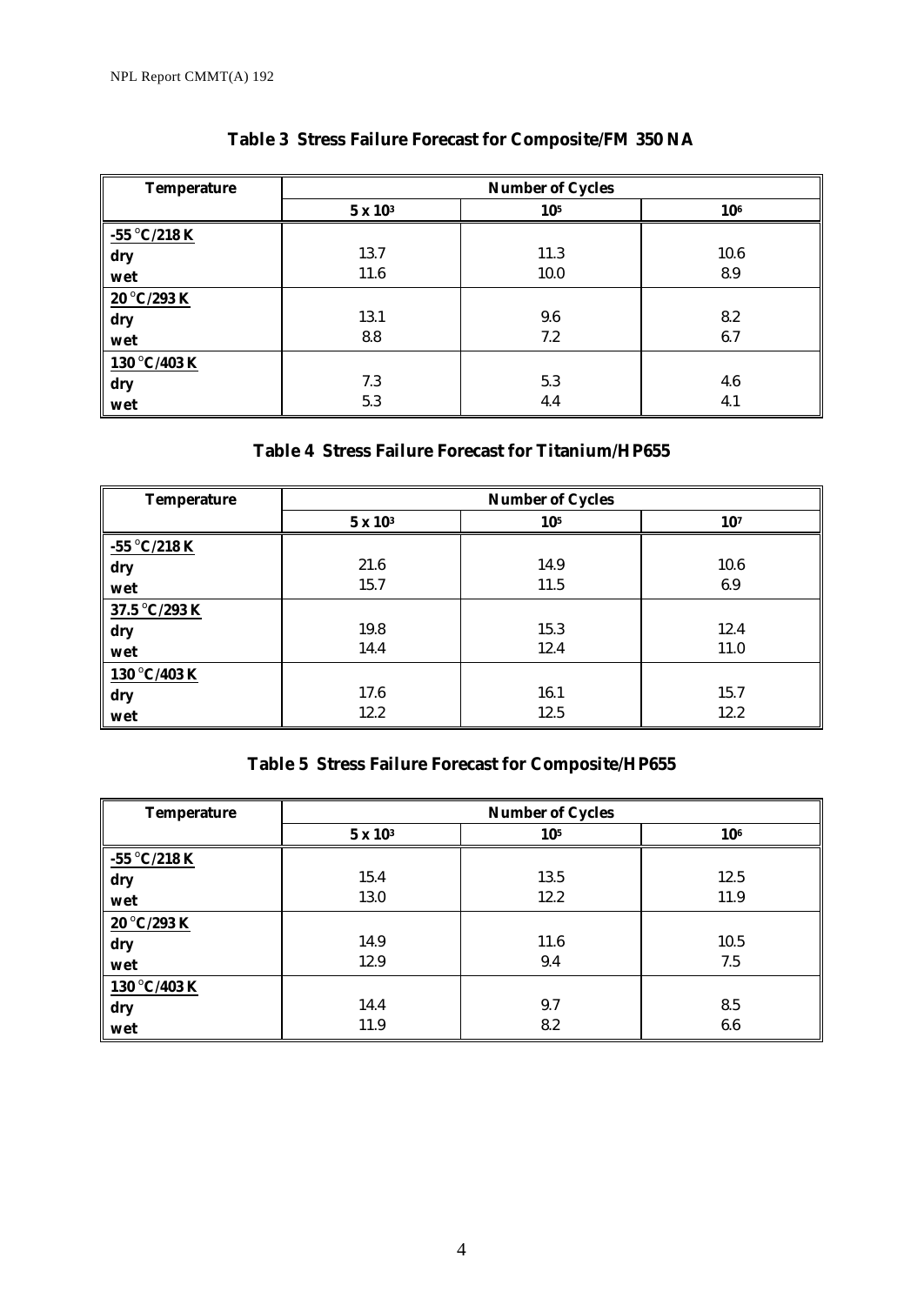

Figure 2 **S-N** data for unconditioned (dry) titanium/FM 350NA joints.



Figure 3 **S-N** data for hot/wet conditioned titanium/FM 350NA joints.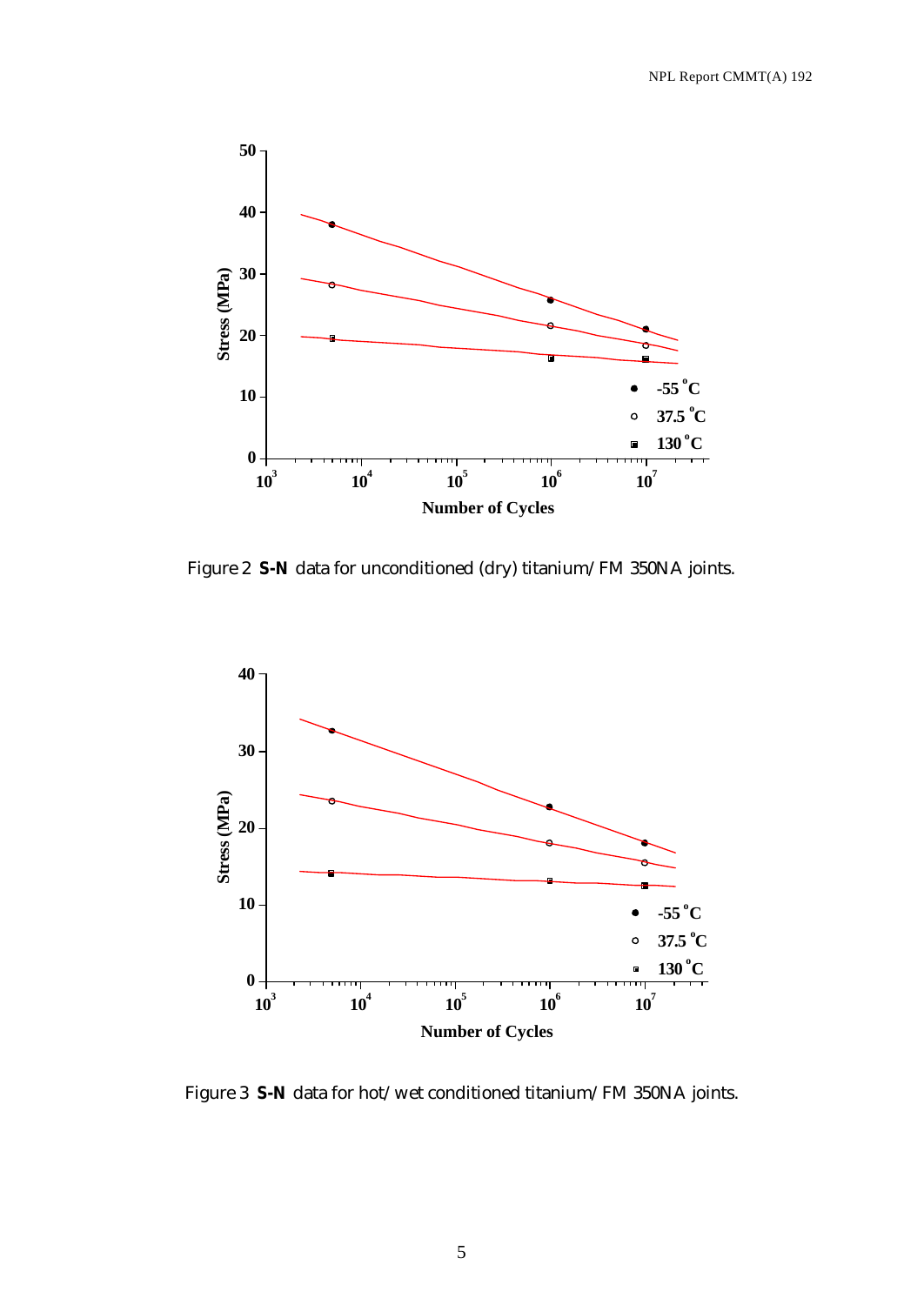

Figure 4 **S-N** data for unconditioned titanium/HP655 joints.



Figure 5 **S-N** data for hot/wet conditioned titanium/HP655 joints.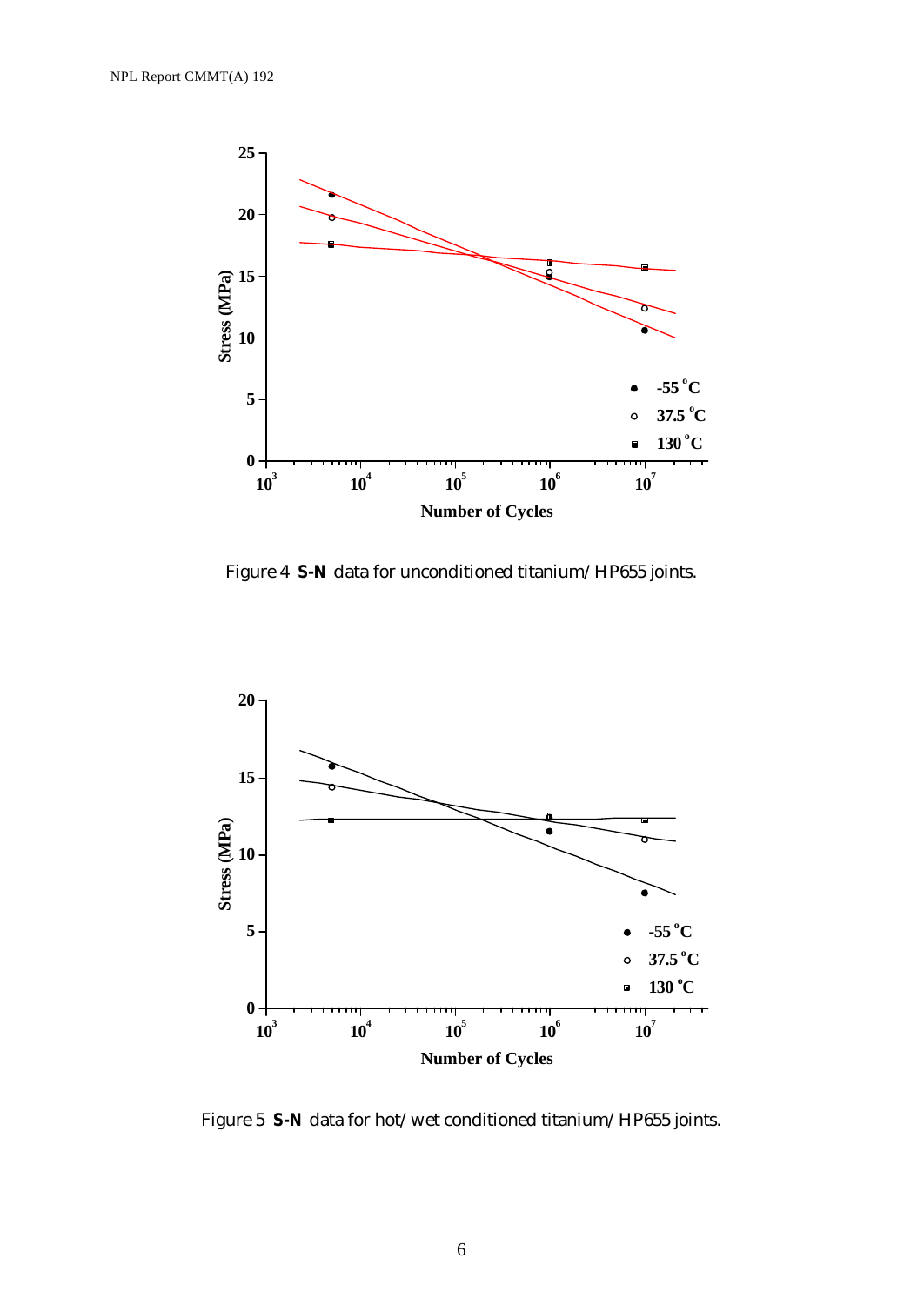**For inter-comparative purposes, fatigue strength data are normalised with respect to**  the ultimate static strength P<sub>O</sub> of identically conditioned specimens measured at the **fatigue test loading rate**. **The scatter associated with fatigue testing is generally large**.

Normalised **S-N** curves can be approximated by a straight line fit as follows:

$$
P_{MAX} / P_0 = 1 - k \log Nf \tag{1}
$$

where **k** is the slope and **PMAX** is the maximum load applied to the specimen. The **k** values for all the fatigue data presented in Tables 2 to 5 are shown in Table 6.

| <b>System/Condition</b>   | Temperature (°C) |       |            |  |
|---------------------------|------------------|-------|------------|--|
|                           | $-55$            | 20    | <b>130</b> |  |
| <b>Titanium/FM 350NA</b>  |                  |       |            |  |
| dry                       | 0.091            | 0.075 | 0.047      |  |
| wet                       | 0.088            | 0.074 | 0.031      |  |
| Titanium/HP655            |                  |       |            |  |
| dry                       | 0.099            | 0.078 | 0.030      |  |
| wet                       | 0.096            | 0.055 | 0.002      |  |
| <b>Composite/FM 350NA</b> |                  |       |            |  |
| dry                       | 0.078            | 0.104 | 0.103      |  |
| wet                       | 0.074            | 0.077 | 0.072      |  |
| Composite/HP655           |                  |       |            |  |
| dry                       | 0.063            | 0.089 | 0.110      |  |
| wet                       | 0.033            | 0.110 | 0.115      |  |

#### **Table 6 Estimated k Values for Fatigue Tests**

#### **Key Observations**

• The ambient value of **k** ranges from 0.075 to 0.104 for unconditioned (i.e. dry) joint specimens, which is similar to the values obtained for cyclic fatigue tests on singlelap and tapered-lap joint specimens (see NPL Report CMMT(A) 191 [1]).

#### **Titanium adherends**

- **k** decreases with increasing test temperature for wet and dry joints.
- **k** is lower for wet joints.

#### **Composite adherends**

- **k** increases with increasing test temperature for dry joints.
- **k** is approximately constant with increasing temperature for wet joints.

The reduction in **k** with increasing temperature for the unconditioned bonded titanium/FM350NA joints parallels the reduction in bulk tensile properties for FM 350NA adhesive (see Table 7). This may be further evidence that changes in the tensile properties of the adhesive due to environmental factors are directly reflected in the static and fatigue performance of the bonded joints. This is understandable since high peel stresses at the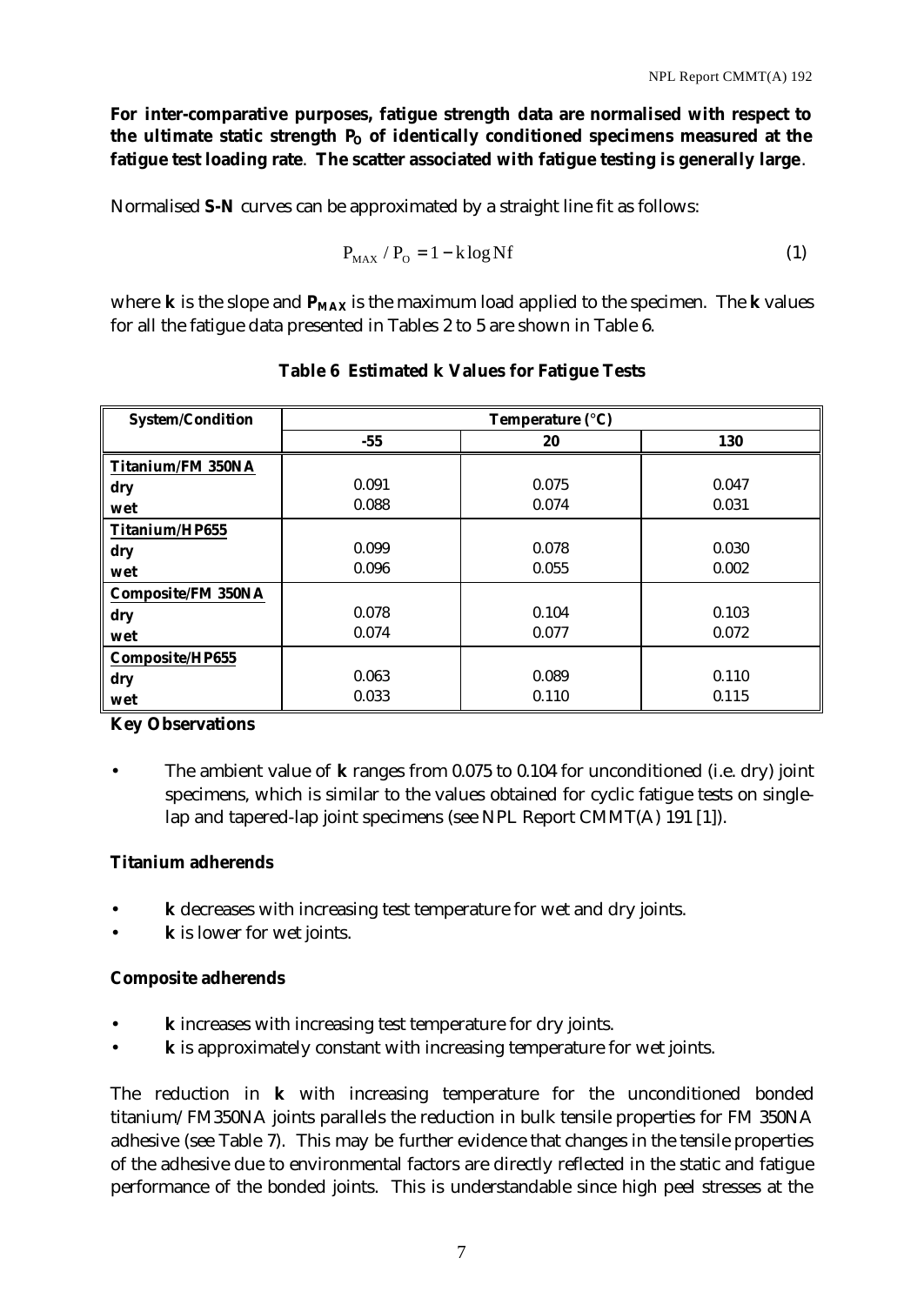ends of the overlap govern static and fatigue performance for this particular joint configuration (see NPL Reports CMMT(A) 191, 196 and 197 [1-3]).

| <b>System/Property</b>   | Temperature (°C) |       |       |
|--------------------------|------------------|-------|-------|
|                          | -55              | 20    | 130   |
| <b>Titanium/FM 350NA</b> |                  |       |       |
|                          | 0.091            | 0.075 | 0.047 |
| <b>Bulk FM 350NA</b>     |                  |       |       |
| Tensile Modulus (GPa)    | 7.54             | 6.32  | 3.99  |
| Tensile Strength (MPa)   | 94               | 76    | 54    |

**Table 7 Bulk Tensile Properties and k Values for Unconditioned FM 350NA**

#### 2.3 DATA MANIPULATION

The results presented in the Section 2.2 show no distinct pattern. However, a pattern begins to emerge when the data is presented in terms of stress versus temperature for different endurance limits (i.e. **Nf**); as shown in Figure 6. The stress/temperature curves for dry and hot/wet conditioned titanium/FM 350NA joints are linear and virtually parallel with the rate of stress reduction with respect to temperature (i.e. slope) decreasing with increasing number of cycles (i.e. endurance limits).

Stress/temperature curves can be approximated by a straight line fit as follows:

$$
P_{MAX} / P_0 = 1 - k \log T \tag{2}
$$

where **k** is the slope, **T** is the temperature (K),  $P_{MAX}$  is the maximum (stress) applied to the specimen and **PO** is the projected failure stress of the joint at absolute zero. The **k** and **P<sup>O</sup>** values for the titanium/FM 350NA and composite/FM 350NA fatigue data is presented in Tables 8 and 9.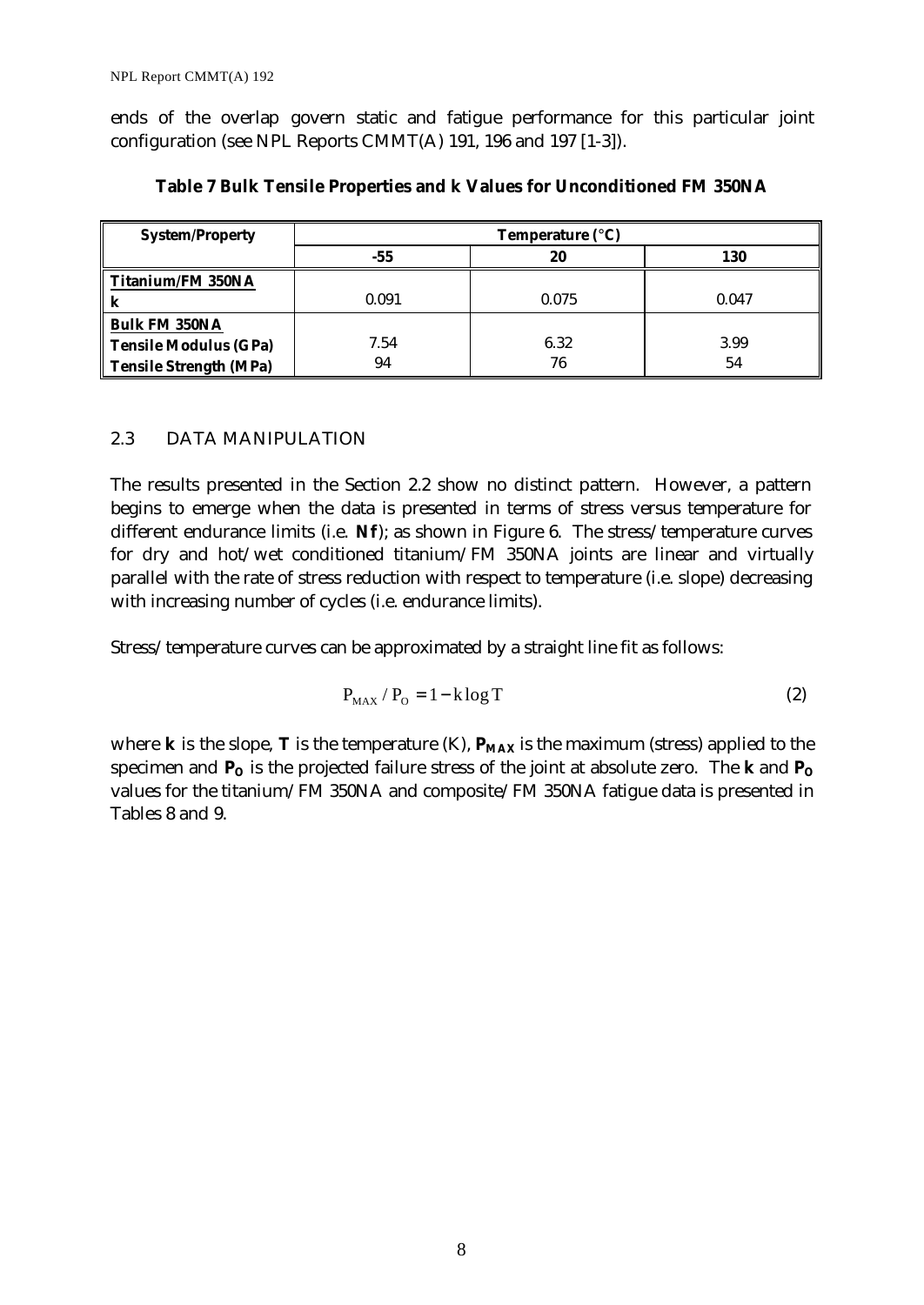

Figure 6 Stress versus temperature for titanium/FM 350NA joints.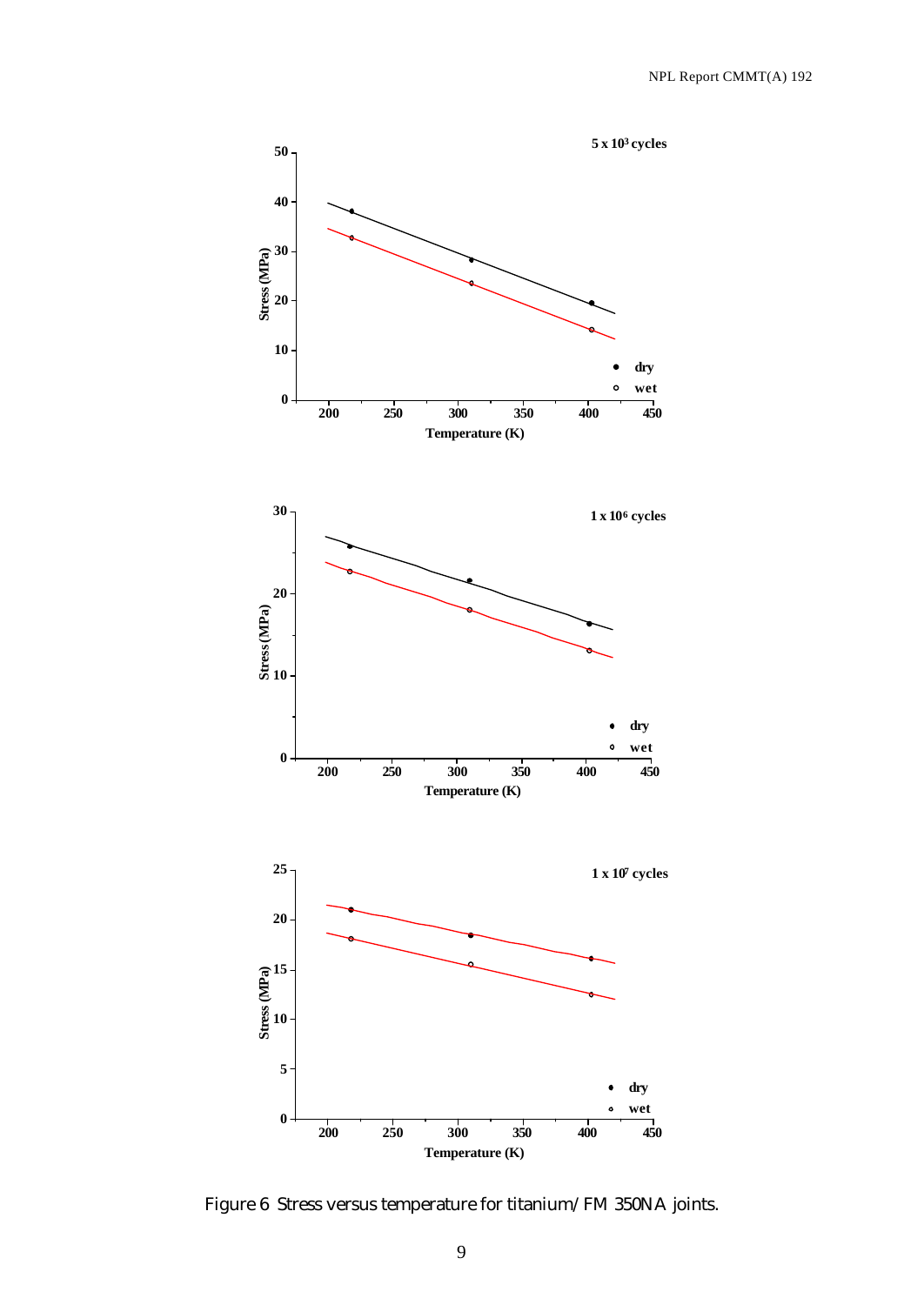| <b>System/Condition</b>      | <b>Number of Cycles</b> |                 |                 |  |
|------------------------------|-------------------------|-----------------|-----------------|--|
|                              | $5 \times 10^3$         | $1 \times 10^6$ | $1 \times 10^7$ |  |
| <b>Dry Titanium/FM 350NA</b> |                         |                 |                 |  |
| k                            | 0.100                   | 0.051           | 0.027           |  |
| $P_{\Omega}$                 | 59.62                   | 36.98           | 24.72           |  |
| <b>Wet Titanium/FM 350NA</b> |                         |                 |                 |  |
| k                            | 0.100                   | 0.052           | 0.030           |  |
| $P_{O}$                      | 54.45                   | 34.05           | 24.70           |  |

#### **Table 8 Estimated k and Po (MPa) Values for Stress-Temperature Data Titanium/FM 350NA Joints**

#### **Table 9 Estimated k and PO (MPa) Values for Stress-Temperature Data Composite/FM 350NA Joints**

| <b>System/Condition</b>       | <b>Number of Cycles</b> |                     |                 |
|-------------------------------|-------------------------|---------------------|-----------------|
|                               | $5 \times 10^3$         | 1 x 10 <sup>5</sup> | $1 \times 10^6$ |
| <b>Dry Composite/FM 350NA</b> |                         |                     |                 |
| k                             | 0.036                   | 0.032               | 0.032           |
| $P_{O}$                       | 22.32                   | 18.76               | 17.69           |
| <b>Wet Composite/FM 350NA</b> |                         |                     |                 |
| k                             | 0.033                   | 0.030               | 0.026           |
| $P_{O}$                       | 18.89                   | 16.32               | 14.42           |

The stress/temperature curves for dry and hot/wet conditioned composite/HP655 joints are also approximately linear and parallel. This particular trend is not evident from the fatigue data for the titanium/HP655 joints.

#### 2.4 DISCUSSION

**The analysis carried out on the Aerospatiale data indicates that intermediate residual strengths and endurance limits can be determined for bonded joints, and it is possible to account for the individual actions of hot/wet conditioning, cyclic loading and testing at elevated temperature. Knock-down (or correction) factors to account for these effectss can be estimated using similar analysis presented in Sections 2.3 and 2.4.** The endurance limit for the strength of the joint to decrease to a given percentage of the ambient static strength can be read directly from the plots of the relative property value (%) against number of cycles for the various test temperatures. Alternatively, endurance limits can be calculated from fitted equations, such as Equations (1) and (2).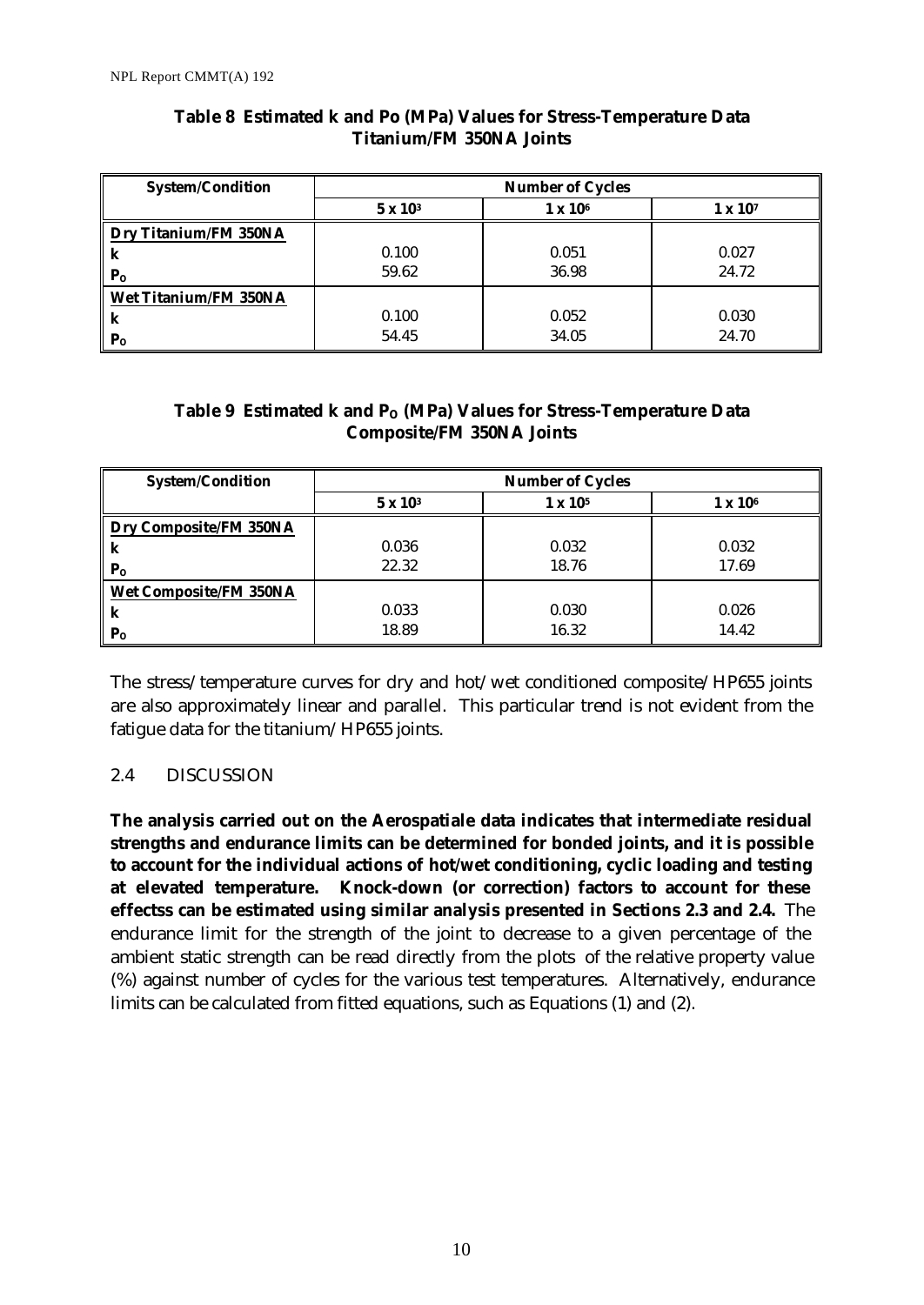#### **3. TAPERED-STRAP JOINT**

This section examines the combined effect of cyclic loading and hot/wet exposure on the residual strength of a tapered-strap joint (Figures 7 and 8) with external tapered (bevelled) straps (see also [1]). An attempt is made to determine the synergism between the degrading factors and possible extrapolation to design.



Figure 7 Schematic of tapered-strap joint (dimensions in mm).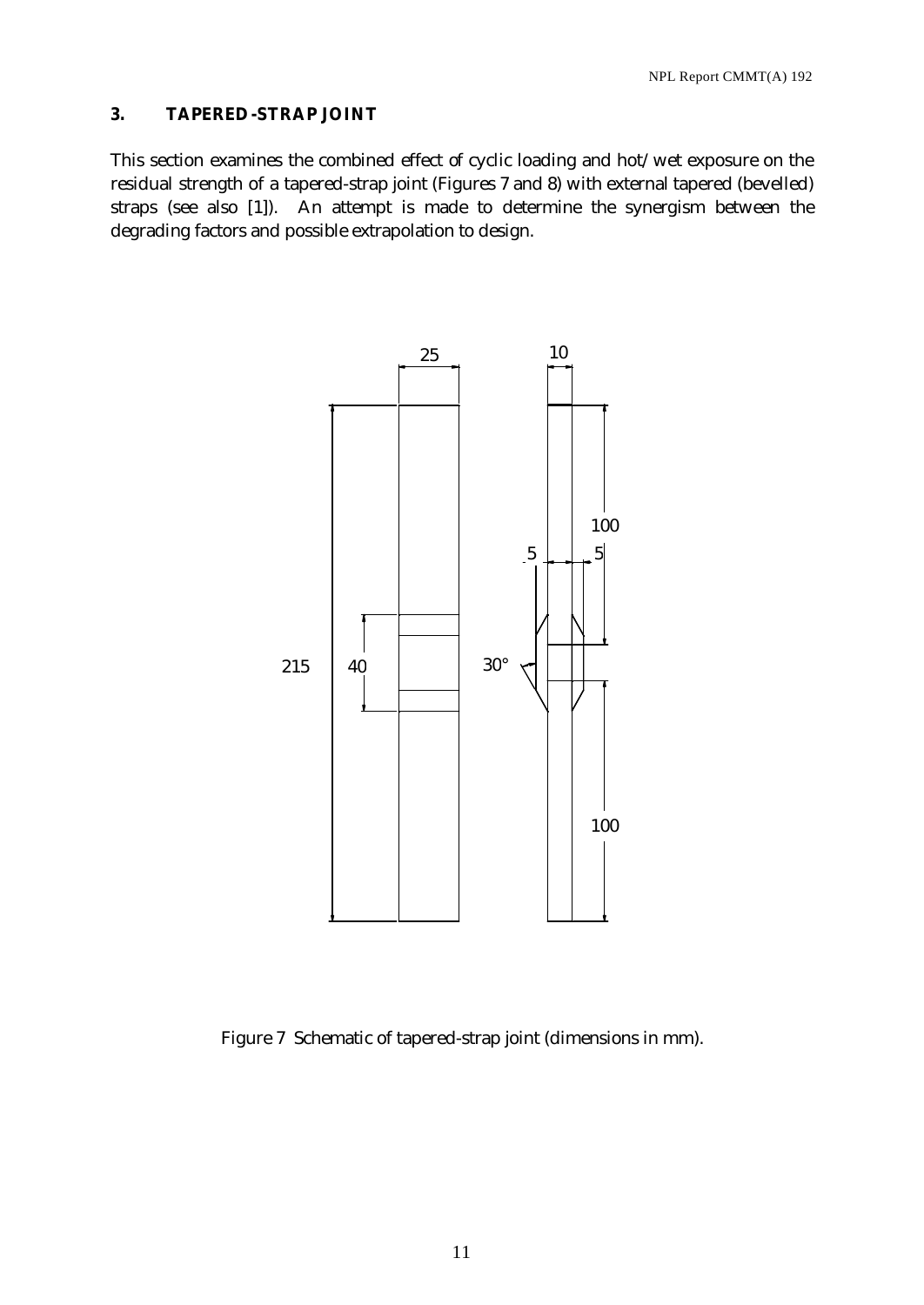#### 3.1 SPECIMEN GEOMETRY AND PREPARATION

The residual strength was measured for 5251 aluminium alloy specimens (Figures 1 and 2) bonded with AF126-2 epoxy film adhesive (supplied by 3M, UK). The adhesive contains a carrier fabric for bondline thickness control. Specimens were clamped in a special bonding jig and then heated to 120  $\degree$ C for 90 minutes. Prior to bonding, the surfaces of the aluminium alloy sections to be bonded were chromic acid etched.



Figure 8 A 5251 aluminium alloy/AF126-2 tapered-strap joint.

A description of the surface pre-treatment technique employed is described below.

**Stage 1 - Grit Blast + Degrease:** The adherends were first degreased with 1,1,1 trichloroethane and then grit blasted using 80/120 alumina to produce an uniform matt finish. A pressure of 85 psi was used for grit-blasting the areas to be bonded. Any dust remaining after grit blasting was removed with clean compressed air. The surfaces to be bonded were then degreased again with 1,1,1-trichloroethane and dried. Specimens were bonded within 1 hour of pretreatment.

**Stage 2 - Chromic Acid Etch:** The grit blasted/degreased specimens were then immersed for 30 minutes in a chromic acid etch solution at a temperature of  $60-70$  °C. The specimens were removed from the etch solution and washed in cold tap water and then hot tap water. Finally, the specimens were rinsed with acetone and allowed to dry in a fan oven for a few minutes at 120  $\degree$ C. Specimens were inverted to enable the water to drain from the areas to be bonded. The etch solution consisted of 500 ml of distilled water with 75 ml of sulphuric acid ( $H_2SO_4$ ) and 37.5 gm of sodium dichromate ( $Na_2Cr_2O_7.2H_2O$ ).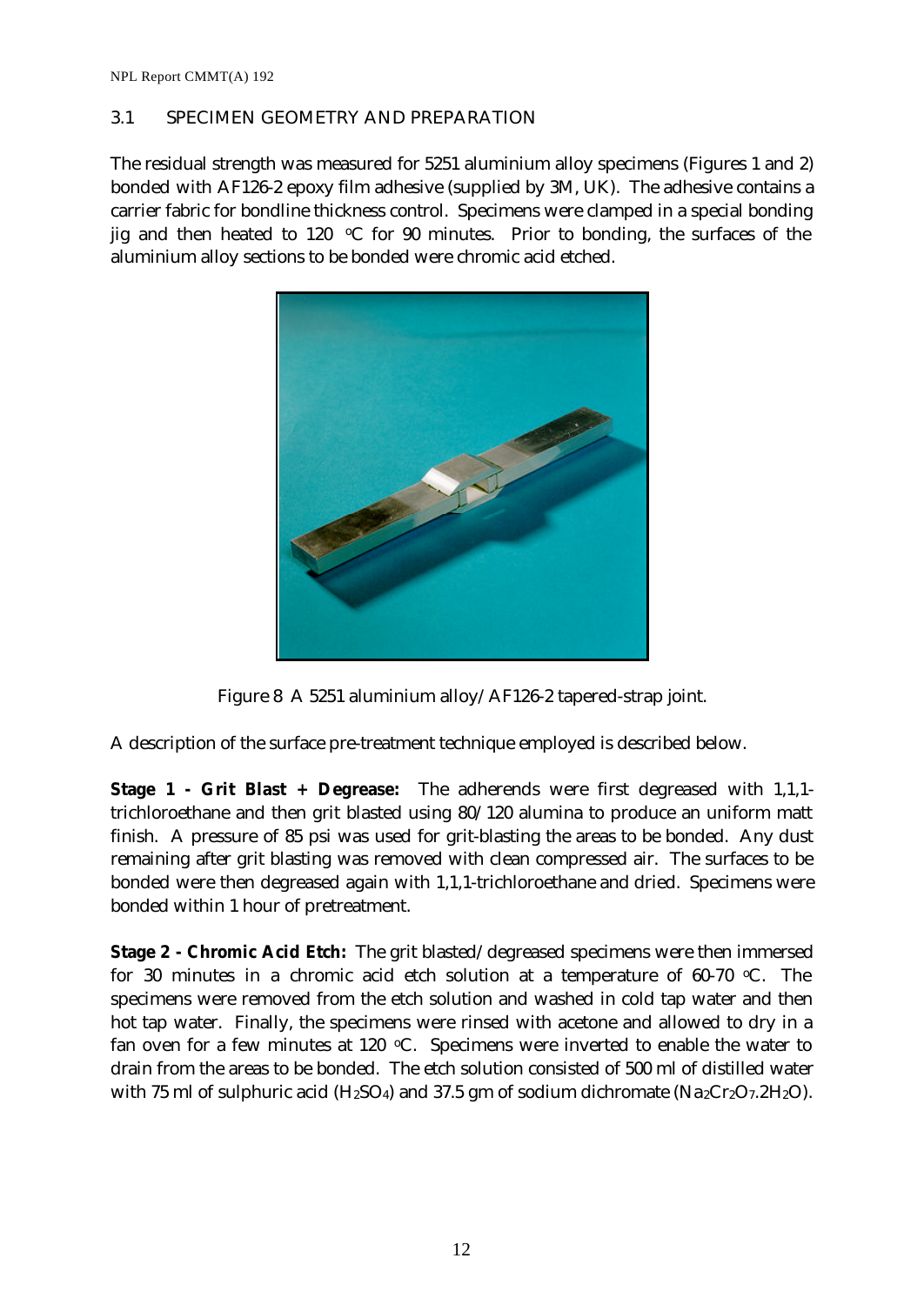#### 3.2 TEST CONDITIONS

Unconditioned and conditioned tapered-strap specimens were tested under ambient conditions (i.e. 23  $\degree$ C, 50 % relative humidity (RH)) in accordance with BS EN 1465 [4]. The four conditions considered are listed below:

- (a) Unconditioned (3 days at 23  $\degree$ C, 50 RH);
- (b) Conditioned at 70  $\mathrm{C}$ , 85 % RH for 1,000 hours (6 weeks);
- (c) Cyclic loaded for 100,000 cycles at 50 % of static joint strength; and
- (d)  $(b) + (c)$

Following conditioning, the specimens were loaded in tension to failure. An Instron 8501 servo-hydraulic test frame was used to load the specimens. The specimens were held by a pair of well aligned servo-hydraulic operated wedge-action grips with a lateral pressure of 100 psi. Instron Series IX software was used to control the test machine and to collect the test data. Five specimens per condition were tested.

3.2.1 Environmental Conditioning

Environmentally conditioned test specimens were exposed to 70  $\degree$ C and 85% RH for 1,000 hours. This particular environmental conditioning regime is commonly used within the aerospace/defence industry to obtain knock-down factors for design purposes. Conditioning was undertaken using a Climatic System environmental chamber. The temperature and humidity were controlled to within  $\pm 2$  °C and  $\pm$  5% RH, respectively. **Humidity control (% RH) can also be achieved at various temperatures by saturated solutions of salts and salt mixtures [3].**

#### 3.2.2 Cyclic Loading

Specimens were subjected to constant amplitude (sinusoidal waveform) tension-tension cyclic fatigue loading for 100, 000 cycles. The test frequency was 5 Hz. Constant amplitude fatigue tests were carried out in load control using an Instron 8501 servohydraulic test machine. The stress ratio **R** was equal to 0.1. The maximum load was 50% of the ultimate tensile shear strength of the joint. This conditioning regime is being used in the aerospace industry to determine safety factors for design of bonded and bolted structures under worst case scenarios. All fatigue loading was carried out under standard laboratory conditions to BS EN ISO 9664 [5]. Instron MAX software was used to control the servo-hydraulic test machine and to collect the test data**.**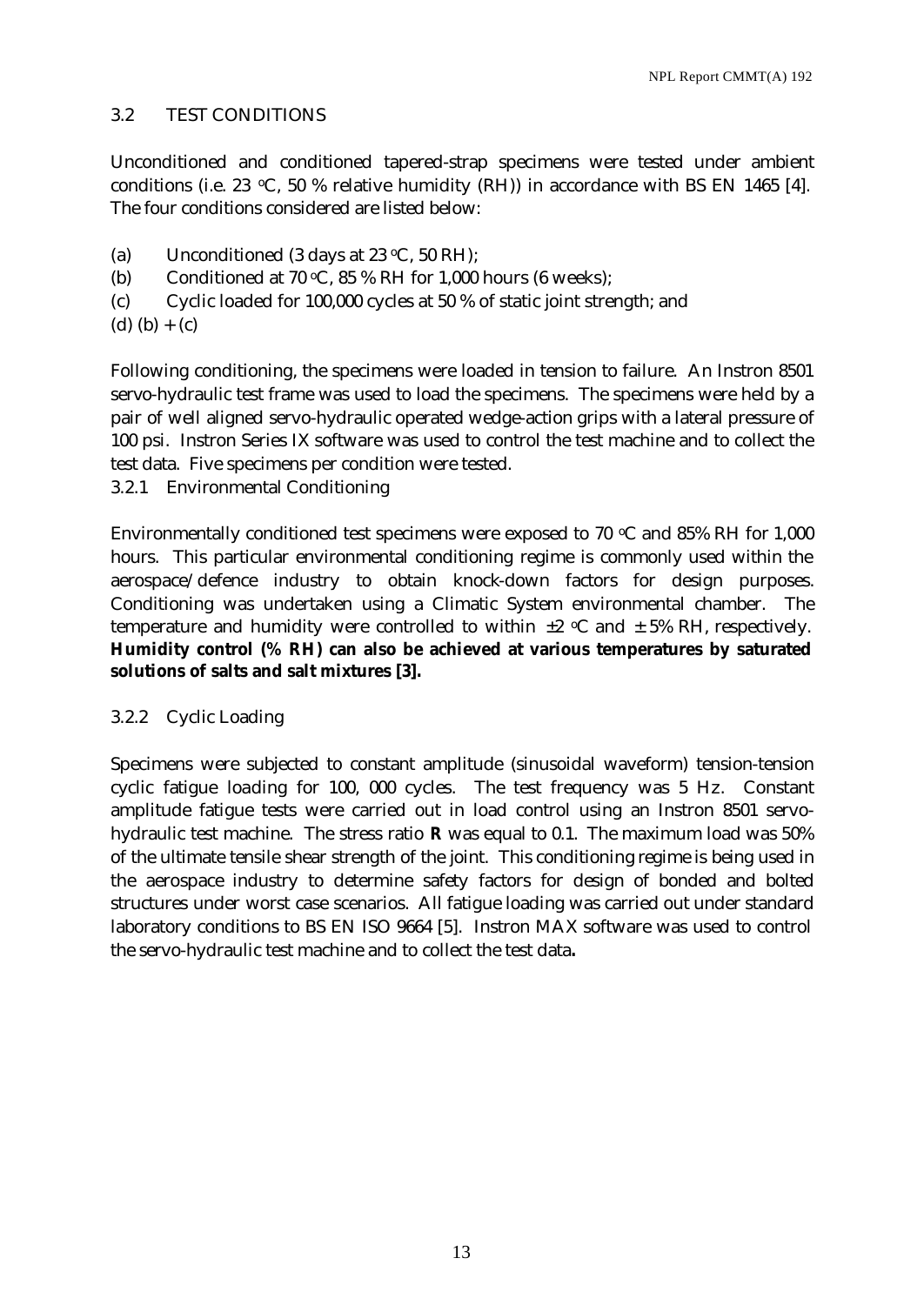NPL Report CMMT(A) 192

#### 3.3 TEST RESULTS AND DISCUSSION

The results of the tensile tests, presented in Table 10, clearly show distinct reductions in the tensile shear strength of the bonded joints due to environmental exposure. For this adherend/adhesive system, there is insufficient evidence (see Table 1) to conclude if a synergistic effect exists between the cyclic loading and environmental exposure. There was no evidence of material degradation (stiffness or strength) due to cyclic loading at  $50\%$  of the ultimate static strength for  $10<sup>5</sup>$  cycles (see also [1]). In fact, previous results have shown that damage induced degradation of joint stiffness only becomes evident in the last 1% or less of the life of bonded joints [1]. Damage onset is sudden and catastrophic.

For pre-conditioned specimens, cyclic fatigue loading may have alleviated stresses at the ends of the overlap. It is more probable, however, that the conditioned specimens dried out during the period of pre-fatiguing. This is understandable considering the relative insensitivity of the mechanical properties of the cured adhesive to moisture and the fact that the bonded joint failed in a cohesive manner through the adhesive. Although the glass-transition temperature **Tg** of AF126-2 decreases with increasing moisture content [3], the tensile modulus and tensile strength remain relatively constant for moisture gains up to 2.63% of the total weight of the sample. The results imply that for this particular combination of adherend/adhesive system and surface treatment, moisture effects are partially reversible.

| <b>Pre-Conditioning</b>                 | <b>Residual Strength (MPa)</b> |
|-----------------------------------------|--------------------------------|
| a) Unconditioned                        | $28.8 \pm 1.1$                 |
| b) 70 °C, 85% RH $(1,000 \text{ hrs})$  | $14.2 \pm 2.7$                 |
| c) Pre-fatigued for 100,000 cycles      | $30.7 \pm 2.6$                 |
| $\mathbf{d}(\mathbf{b}) + (\mathbf{c})$ | $20.5 \pm 1.4$                 |

**Table 10 Residual Strength of Tapered-Strap Joints**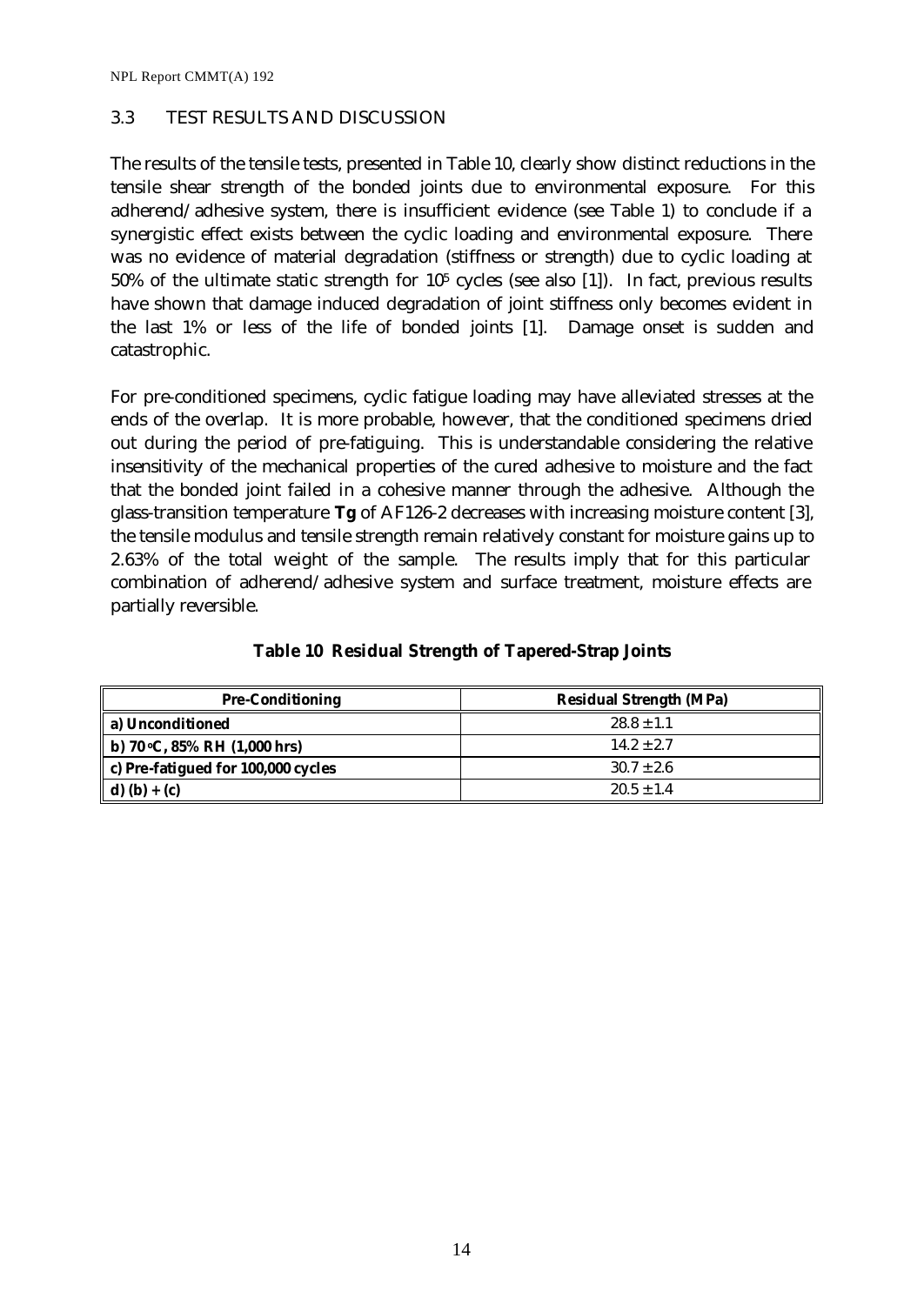#### **4. SCARF JOINT**

Tensile tests were also carried out to determine the combined effect of cyclic loading and water immersion at elevated temperatures on the residual strength of on simple scarf joint specimens with a 30° taper angle (Figure 9) [1].



Figure 9 Schematic of scarf joint with taper angle of 30°.

#### 4.1 SPECIMEN PREPARATION AND TESTING

Tests were conducted on unconditioned and conditioned 5251 aluminium alloy scarf joints bonded with AV119 (Araldite 2007®), a one part epoxy adhesive supplied by Ciba Speciality Chemicals. Prior to bonding, the adherends were degreased with 1,1,1 trichloroethane and then grit blasted using 80/120 alumina. A pressure of 85 psi was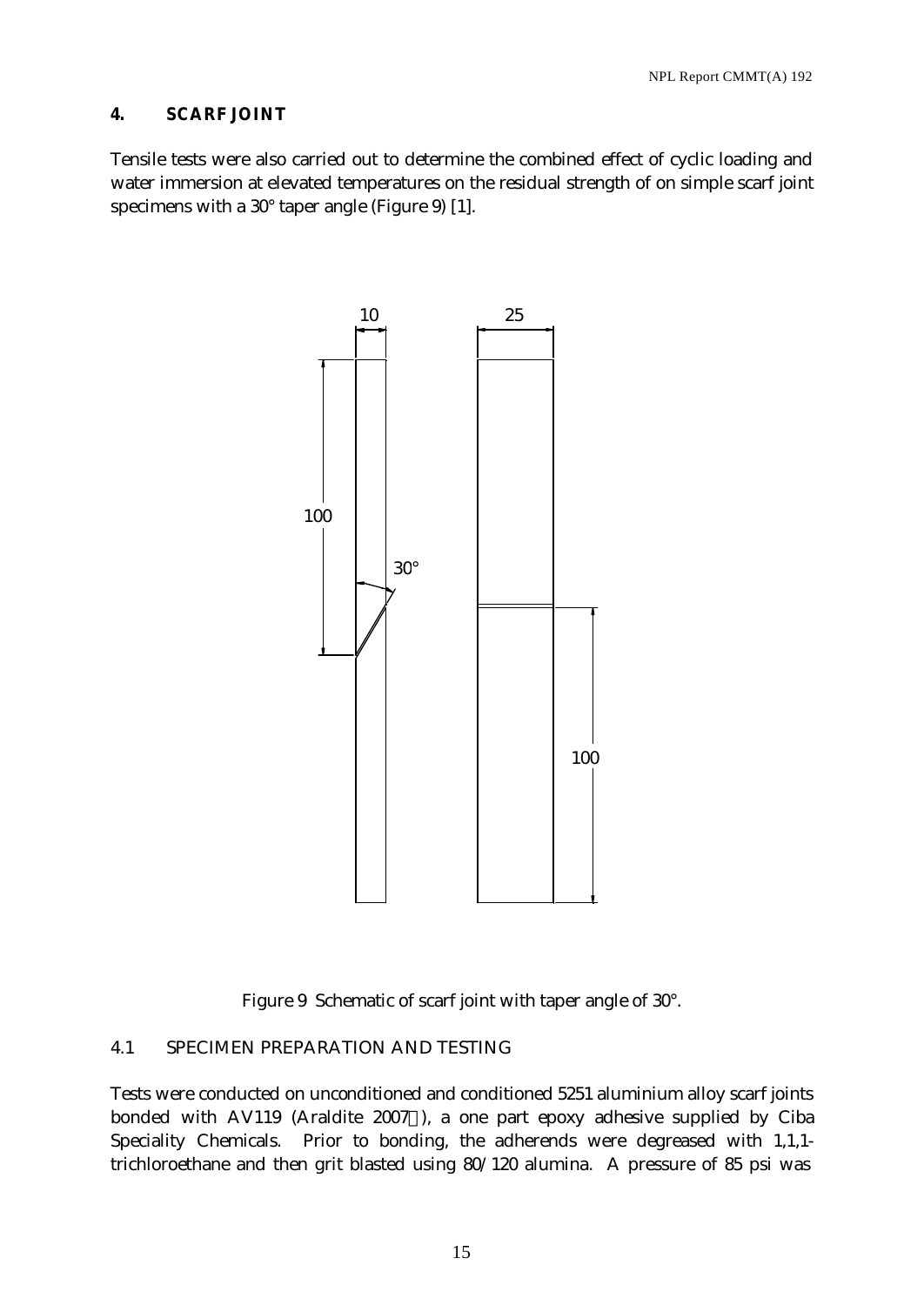used to grit-blast the bonded areas. The surfaces to be bonded were then degreased again with 1,1,1-trichloroethane.

The bondline thickness (0.25 mm) was controlled using 250 μm ballontini glass spheres. A small quantity of the glass spheres, 1% by weight, was mixed into the adhesive. Specimens were clamped in a special bonding jig  $[3]$  and then heated to 140 $\degree$ C for 75 minutes to cure the adhesive.

Tensile testing was essentially identical to that employed for the tapered-strap joints. The failure stress (Table 11) corresponds to the maximum applied load divided by the crosssectional area of the specimen. The number of tests were generally limited to 2 or 3 per condition.

The four conditions considered are listed below:

- (a) Unconditioned (3 days at 23  $\degree$ C, 50 RH);
- (b) Immersed in water at  $60 °C$  for 168 hours (1 week);
- (c) Cyclic loaded for 100,000 cycles at 50 % of static joint strength; and
- (d)  $(b) + (c)$
- 4.2 TEST RESULTS AND DISCUSSION

Tests results(Table 11) show that there is a synergism between cyclic loading and moisture for this particular adherend/adhesive system and surface treatment. The product of the individual knock-down factors is 0.60 (water immersion (0.73) x pre-fatiguing (0.82)). Using this knock-down factor it is estimated that the combined effect of cyclic fatigue and moisture degradation should result in a failure stress of 68 MPa. The actual failure stress measured was approximately 76 MPa. It is evident that moisture degradation had a far greater effect on the strength of the scarf joints. There may have also been a loss of moisture from the hot/wet conditioned specimens during the pre-fatiguing stage, thus resulting in an increase in joint strength.

| <b>Pre-Conditioning</b>                           | <b>Residual Strength (MPa)</b> | <b>Failure Mode</b>  |
|---------------------------------------------------|--------------------------------|----------------------|
| a) Unconditioned                                  | $113 \pm 5$                    | cohesive             |
| b) Water immersion at $60 °C$ (168 hrs)           | $82.6 \pm 5.1$                 | cohesive/interfacial |
| c) Pre-fatigued for 100,000 cycles                | $93.1 \pm 2.9$                 | cohesive             |
| $\mathbf{d}(\mathbf{b}) + \mathbf{c}(\mathbf{c})$ | 76.1                           | cohesive/interfacial |

#### **Table 11 Residual Strength of Conditioned Scarf Joints**

#### **5. CONCLUDING REMARKS AND DISCUSSION**

The results demonstrate the complexity of predicting fatigue performance due to the wide differences in the chemical and physical behaviour of adhesives to temperature and moisture, and also the role the interface in joint behaviour. However, a systematic approach similar to the procedure shown in Section 2 can be used to determine intermediate residual strength or endurance limits, and to estimate knock-down factors for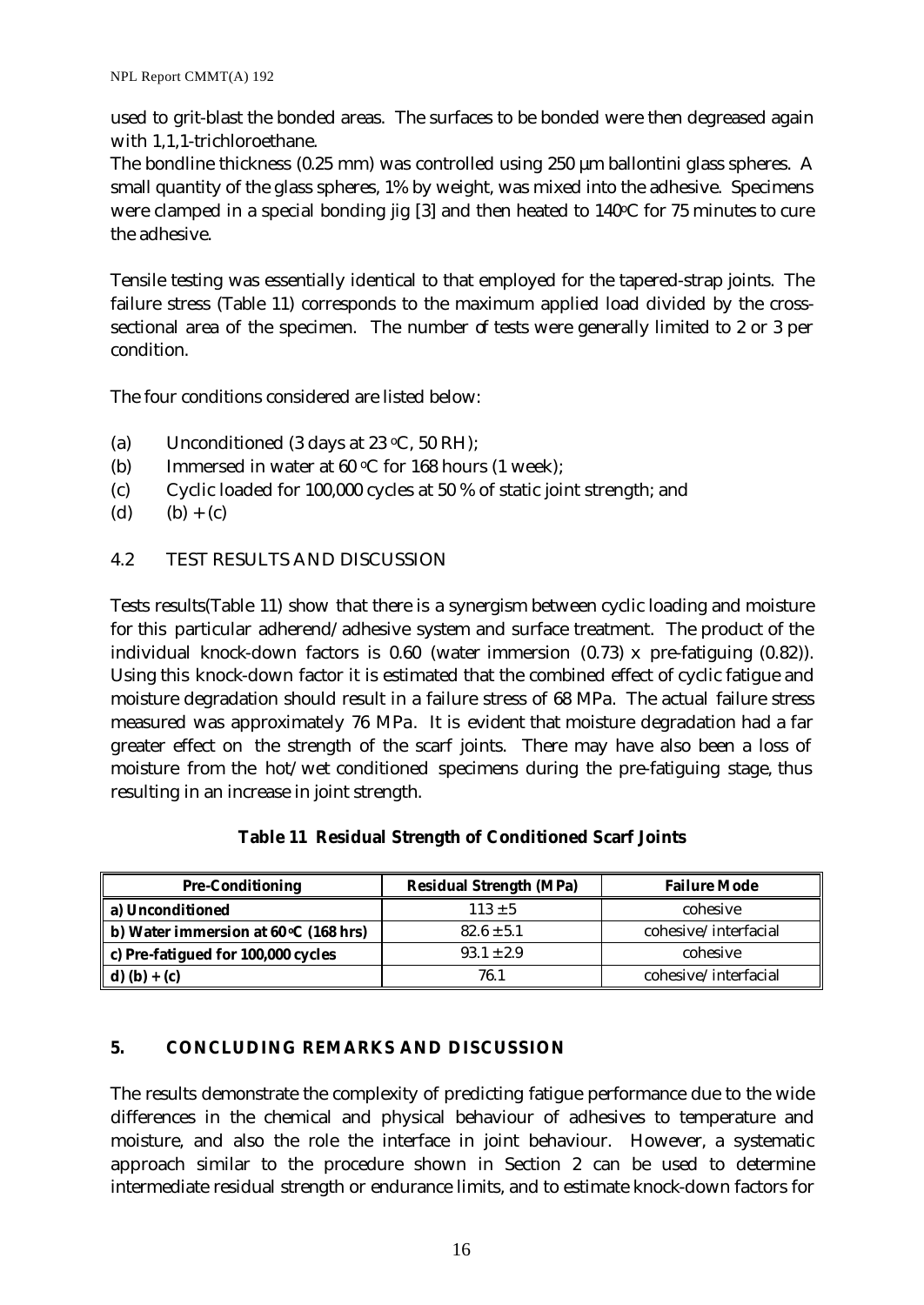the individual actions or the combined effects of the degrading agents. It is advisable to generate full **S-N** curves for design purposes rather than rely on a specific set of conditions to represent worst case scenarios.

A number of conclusions can be made in respect to the results obtained from combined environmental exposure and cyclic loading of adhesive joints.

- Fatigue resistance is dependent on joint geometry and test temperature, and on the effect of moisture on the mechanical properties of the adhesive and adherend and the interfacial bond between adhesive and adherend**.**
- **Joint stiffness remains constant throughout almost the entire life-time of the joint with the onset of failure marked by a rapid reduction in joint stiffness and an increase in the loss or damping factor (tan d)**. It is therefore difficult to estimate the remaining life of a bonded joint under cyclic loading conditions.
- Normalised **S-N** curves can be approximated by a straight line fit as follows:

$$
P_{MAX} / P_{O} = 1 - k \log Nf
$$

where **k** is the slope, **Nf** is the number of cycles to failure, **Pmax** is the maximum load applied to the specimen,  $\mathbf{P}_{\mathbf{O}}$  is the ultimate strength of identically conditioned specimens measured at the fatigue test loading rate.

- The above relationship can be applied to both dry and hot/wet conditioned joints tested over a wide range of temperatures. The value of **k** is dependent on the joint geometry, test temperature and the degree of moisture degradation. At ambient and sub-zero temperatures, **k** is approximately 0.08 to 0.10 for those joints (e.g. single-lap, double-lap and tapered-strap joints) where behaviour is governed by peel stress concentrations at the ends of the bonded regions. A reduction in peel stresses results in improved fatigue performance. Joint strength and thus fatigue performance tends to increase with a reduction in temperature. At elevated temperatures, **k** is reduced. However, the static strength of the joint is also reduced.
- The fatigue response of most joints bonded with structural adhesives is essentially independent of test frequency over the range 1 to 25 Hz. Although this frequency range is preferred for accelerated testing it does not necessary reflect actual service conditions. Experimental results obtained from tests conducted on glass fibrereinforced laminates have shown that for strain-rate dependent materials the fatigue performance is **not** frequency dependent.